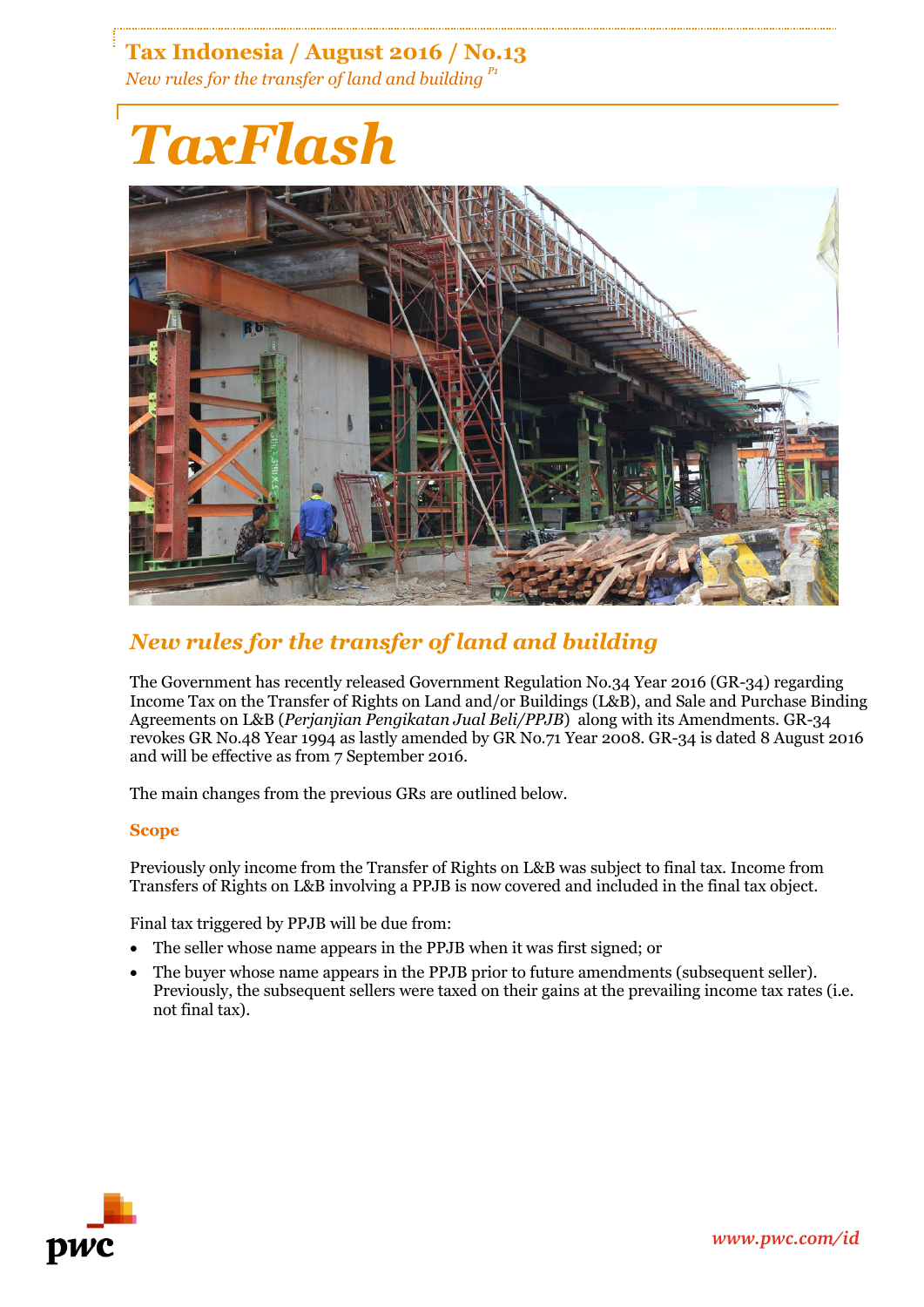#### **Tax Rate**

The general final tax rate is reduced from 5% to 2.5%. The final tax rate for the sale of low-cost houses/flats by taxpayers in the real estate business remains 1%.

Transfer of right on L&B to government (including State-Owned Enterprises and Regional-Owned Enterprises), in relation to the procurement of land for development of public interest, continues to be exempt, although it is now referred to as a 0% rate instead of an exemption as under the previous regulation.

#### **Tax Base**

Tax Object Sale Value (*Nilai Jual Objek Pajak/NJOP*) is no longer used for calculating tax base purposes. The value used for calculating tax base is:

| <b>Event</b>                                                                                              | <b>Tax Base</b>                                                           |
|-----------------------------------------------------------------------------------------------------------|---------------------------------------------------------------------------|
| Transfer of right to government                                                                           | Value determined by the authorised official                               |
| Transfer of right under auction                                                                           | Value based on auction minutes                                            |
| Transfer of right to or PPJB with related party - new                                                     | Value that should have been received or obtained                          |
| Transfer of right to or PPJB with third party - new                                                       | Value that is actually received or obtained                               |
| Transfer of right via asset swap, waiver, conveyance,<br>grant, inheritance or other ways as agreed - new | Value that should have been received or obtained based on<br>market value |

#### **Timing**

The final tax on the transfer of rights of L&B must be paid prior to the signing of the transfer deed by the notary. For taxpayers earning income from L&B Sale and Purchase Binding Agreement, the final tax is now due at the time of full or partial payment, including down payment, interest, charges, and any other payments by the buyer.

When there is a change in the buyer's name in the PPJB due to the subsequent seller selling the L&B to another buyer, the subsequent seller must pay the final tax prior to the amendment of the PPJB. The seller, whose name appears in the PPJB when it was first signed, signs the amended PPJB only if the copy of the validated final tax payment slip is made available. The seller has the obligation to report the amendment of PPJB to the Director General of Tax.

#### **Exemption**

GR-34 adds the events that are exempted from the final tax, which are as follows:

- Transfer of L&B under merger, consolidation or business expansion that have approval to use book value by the Minister of Finance (MoF)
- Transfer of buildings under a Build Operate and Transfer, Build Transfer and Operate, or the use of state-owned goods L&B